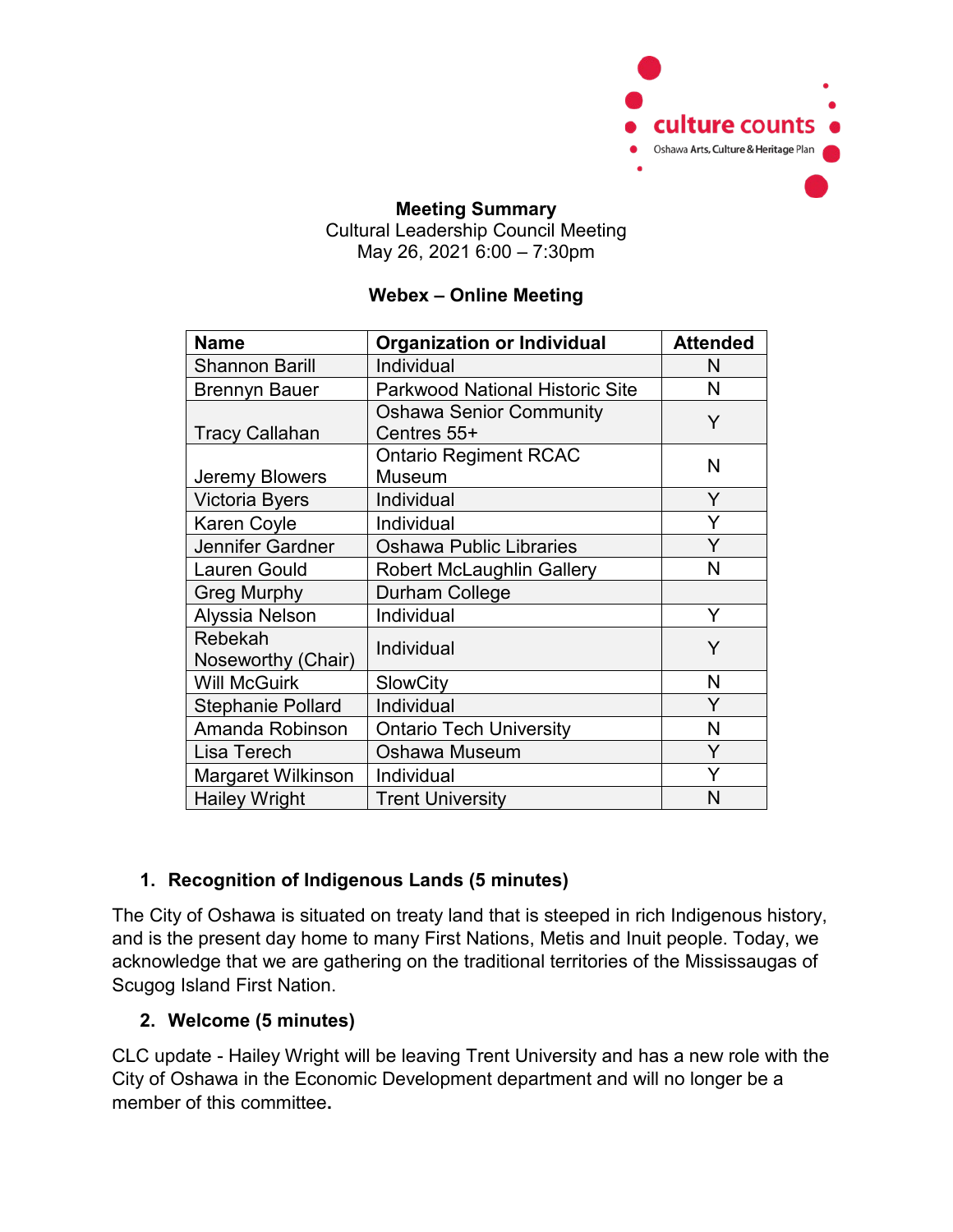

## **3. Declarations of Pecuniary Interest (5 minutes)**

No declarations

### **4. Approval of Summary Notes from Previous Meetings (March 31, 2021) (5 minutes)**

Approved

# **5. Public Art Task Force Update (5 minutes)**

Felicia indicated that the PATF met with representatives from the Back Door Mission a couple weeks ago about their Path of Hope Project. The project is still in the planning stages but the project hopes to represent everyone who has been housed through their services. Their plan is to have larger keys stenciled on sidewalks where the families have been rehomed to represent the families that have helped. Their plan is to have the families that have been rehomed draw the keys.

Another aspect of the project would be to install 8 doors at all the access points, the goal of this project would be to help with awareness of the Back Door Mission and to give hope to people who don't have homes.

The Back Door Mission is currently having issues regarding what paints to use, accessibility, maintenance of the artwork etc. They are planning to bring the project to council in June.

Julie MacIsaac from the City of Oshawa is working with Linda Cheng from Durham College on implementing Augmented Reality (AR) throughout the city. They would like to add AR to current murals and bell boxes around the City. They already work with TeachingCity and have created an AR wayfinding platform at the Oshawa Valley Botanical Garden which allows an individual to scan a QR code and it will tell them about the garden. They also have other students working on AR of the trail systems in Oshawa. Adding AR to murals would be another opportunity for students to participate with AR, but right now it is just an idea with more information to come.

YWCA in Vancouver has completed AR on a mural that is on the side of one of their buildings (would be a good reference for when the idea stage of the ARA for the mural goes into planning stages)

### **6. CCC Update (5 minutes)**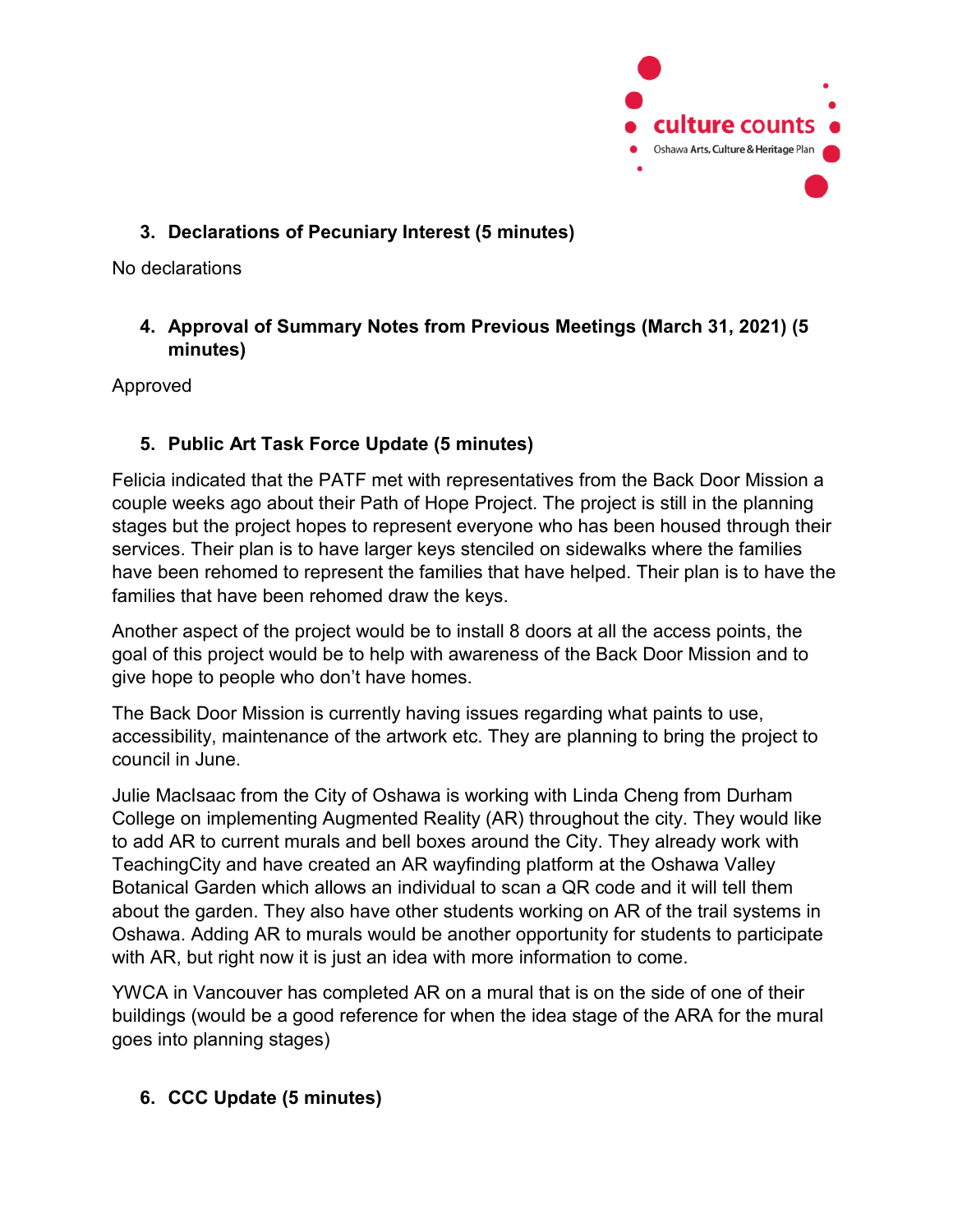

Currently there are two vacant positions on the Community Centennial Committee, applications for the vacancies are being accepting until June 15, there is more information on the webpage in regards to the application process.

Laura had a meeting yesterday with the three sub committees which are: Branding and Marketing, Community Engagement and Heritage. The Heritage committee is working on a project that involves a timeline document of significant milestones that happened in the City of Oshawa. The Community Engagement committee is looking for feedback from the community in regards to the  $24<sup>th</sup>$  celebration and information will be posted on the City of Oshawa webpage in regards what they want to see for the celebration. The Marketing and Branding committee hopes to have a design and branding look in the next couple months. Laura Iantomasi is writing a report to go to council that will acknowledge the CCC and the accomplishments that the committee has completed.

### **7. Staff Updates (10 minutes)**

a) Culture Counts Awards

There was a call out for people to submit to the culture counts awards. There was a good response, the winners were picked through an adjudication process:

- o Professional Artist: Marissa Sweet
- o Emerging Artist: Leequette Santiago
- o Innovation and Creation Champion: Bawaajigewin

The winners were notified yesterday that they won. The winners will be recognized alongside the Community Legend award winner in a presentation at the June council meeting. More information is on the City of Oshawa webpage.

b) Community Legend Award

The award is not picked through an adjudication process but the nominees are sent to the City to provide a recommendation and the recommendation goes to Council for approval. This year there were 13-15 nominations and the winner was:

- o Julian Sheehan-Ford
- c) Culture Counts Newsletter

The Culture and Events team is currently working on the newsletter – topics include: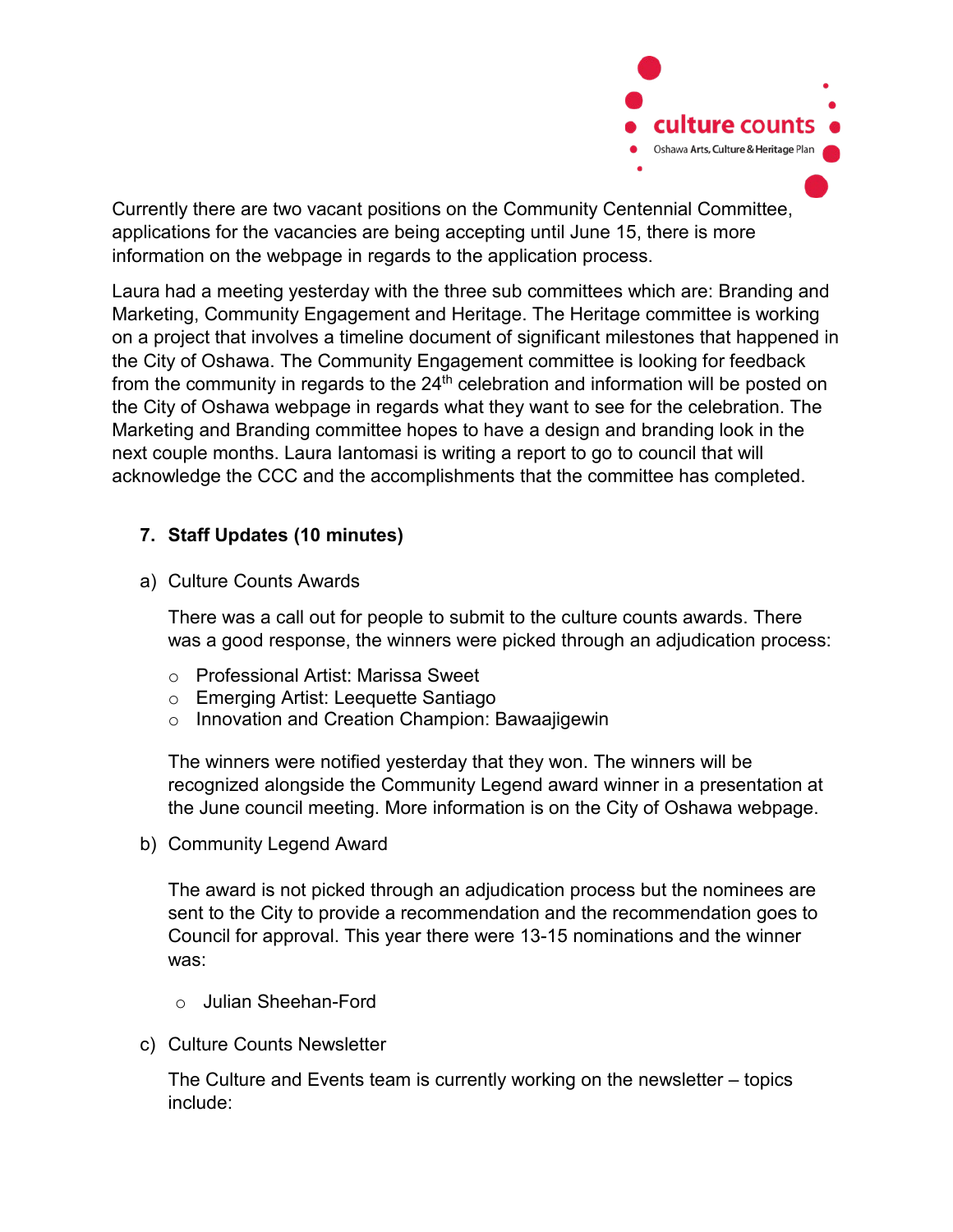

#### Support local theme

- o New URBN market Picks and social hall
- o Support local feature in general
- $\circ$  Food Truck Coral / Oshawa Division spots for 10 trucks have rented out 8 spots 4 trucks are currently up and operating
- $\circ$  17<sup>th</sup> Annual Peony Festival Virtual June 1-28
- o Canada Day the Durham Way
- o Oshawa Public Library Events
- o Automotive Museum Events
- o Parks Camps
- d) Peony Festival Virtual

Last year the City completed a lot of videos, and highlighted different flowers that were blooming each week, this year the City will have videos that will be similar to last years. In addition there will be other How-To videos, for example: how to make floral design, digging and planting, Q&A's on how to grow peonies, partner videos from OAA and OPL. There will be different craft activities, contests including an art competition where an individual can take a photo of their peony art and people will vote on social media to determine a winner on the best artwork and a photo contest where an individual would submit a photo of a peony. Pine Ridge Art Council is promoting a selfie with a peony. More information on the City of Oshawa webpage and the City's social media will que when new things are on the web page.

e) Canada Day the Durham Way

This is a collaborative event between all 8 municipalities within the Region of Durham. The municipalities are working together to do a virtual show, that involves three 30 min segments; 1) child and family centered music, 2) a demo on cooking a Canadian meal that will be highlighting Pingles, and 3) behind the scene tour at the Ontario Regiment Museum.

Other community engagement pieces include:

- o Nominating Canadian or local bands to add to the Canada day the Durham way playlist.
- o Paint the region red where people can decorate themselves, workspaces, homes, backyards in Canadian themed colours, take a picture and share it to the City of Oshawa's social media page.
- o Canada trivia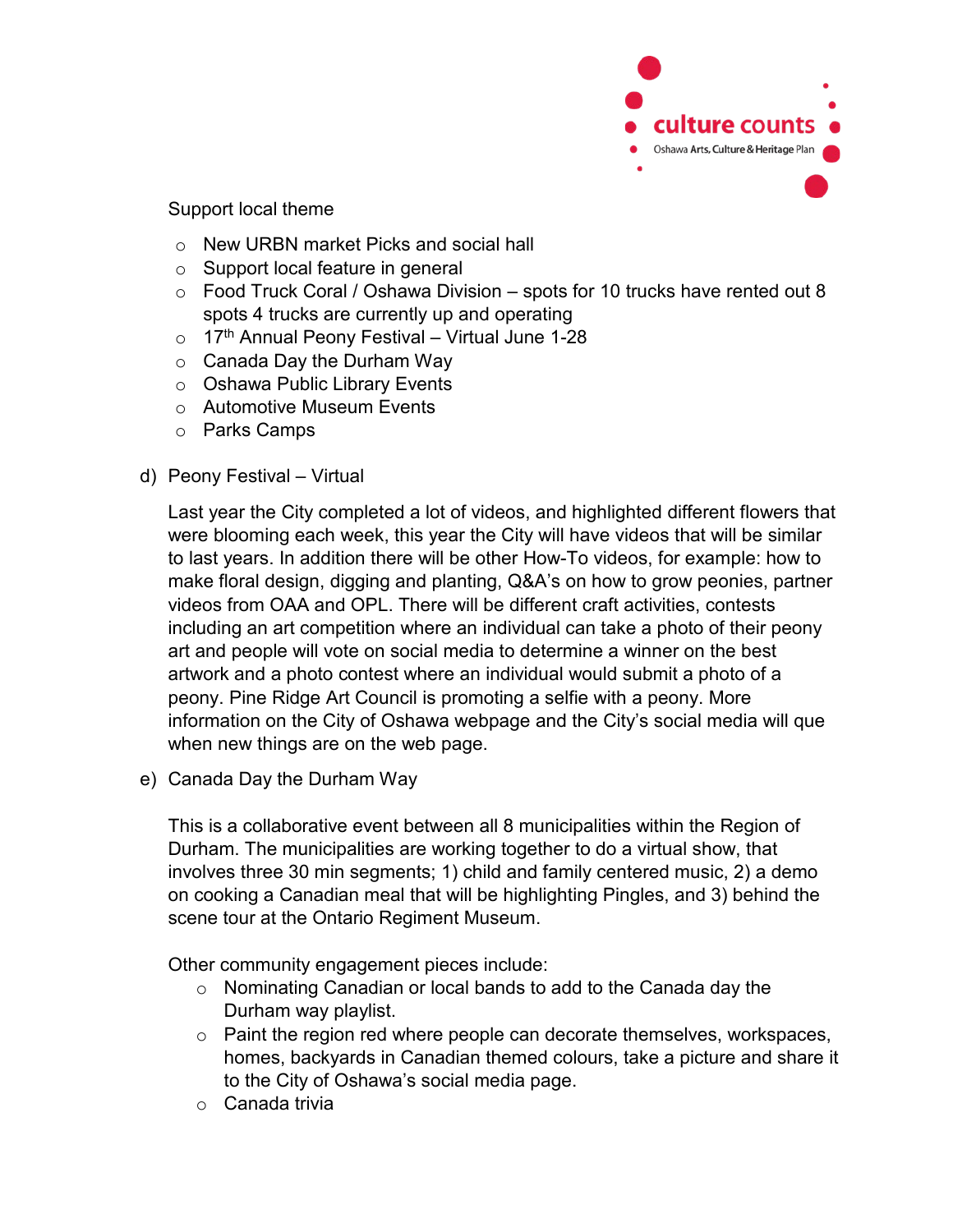

o Scavenger hunt (drivable and walkable)

Promotion of City of Oshawa's and Canada the Durham Way Canada day activities will be on the City of Oshawa's webpage.

f) Staff updates

Laura Iantomasi received an email from Catherine Richards saying she is continuing to get stronger.

Interviews for the Cultural Supervisor have been completed, hopefully the successful candidate will be in place for the CLC meeting in July.

### **8. Member Roundtable (20 minutes)**

**OAA** – (Karen Coyle) The OAA will be moving into the basement of the Shriners hall, there will be gallery and workshop space for them and this location will be a permanent one. They are hoping that the move in date will be mid-end July. Their online gallery is still running in the interim. There is an online auction and Karen will send OAA's information to Sarah Wintle for advertising. More in information on OAA can be found at: [www.oshawaartassociation.com/new-products](http://www.oshawaartassociation.com/new-products) 

**OPL** – (Jennifer Gardner) The OPL is ramping up for the reopening plan. They are excited that they can open June 7 for computer appointments, photocopy and print services. The OPL is hopeful that sometime in July they will be able to open to 25 percent capacity; in the meantime books can still be leased out.

The OPL is currently planning their July and August programming at the moment. June events include celebration activities surrounding Indigenous People's Day and month (in collaboration with Bawaajigewin). The OPL is also working on an Ontario Tech Speaker **Series** 

June Programming at the OPL include:

- o Drew Haydon Taylor Journalist an author and film writer will be coming June 9 and will do a reading from his book and answer any questions.
- o Drag Queen Story time June 9 with Durham Youth Pride.

Stephanie Pollard – No updates at this time.

Victoria Byers – No updates at this time.

Alyssia Nelson – No Updates at this time.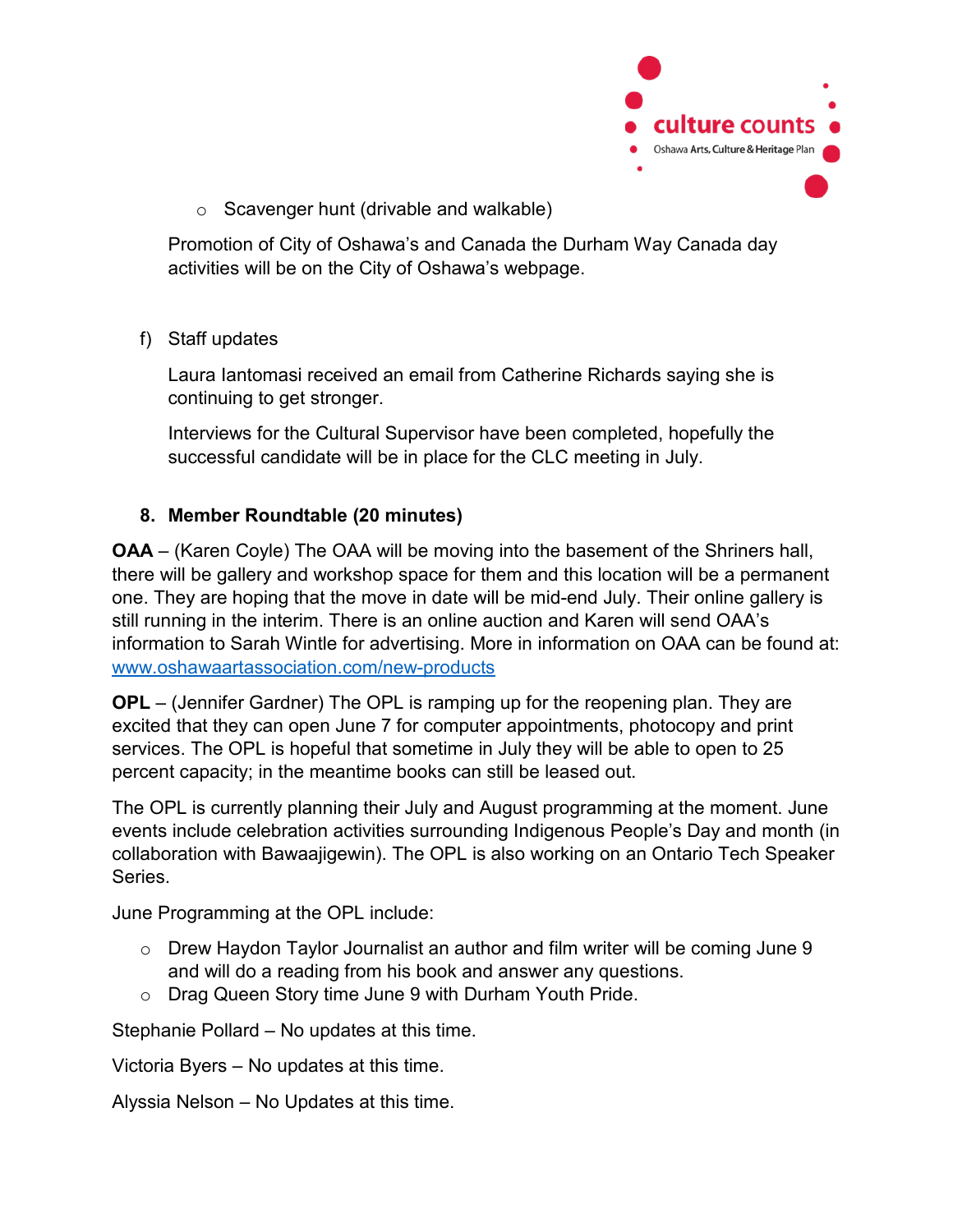

Oshawa Museum (Lisa Terech) The Oshawa Museum is quiet with current lockdown and they are trying not to plan too far ahead. They are looking to offer a virtual tour of Union Cemetery and are still figuring out how it will be delivered. They will be partnering with the City to complete this project. The Oshawa Museum will also be supporting various City events throughout the next few months. If outdoor tours are allowed to move forward they may do a live tour of Union Cemetery. In the fall they are looking to have an exhibition on post WW2 immigration stories (this project has been 5 years in the making) it was postponed from last year and they are hopeful that the exhibition can open in fall 2021.

OSCC – (Tracey Callahan) The Seniors Art Competition has been postponed until further notice due to the current lockdown. They currently do not have a date set however once they know what the reopening plan looks like they can plan accordingly. They also are going to have our Senior Summer Kickoff on June 1st with free programming from 8am-4:30pm.

Rebekah Noseworthy – the Signs of Life Mural Project along with chad Tyson from the Paint Factory have completed their first project of a beautiful peony on the building located at 155 Simcoe St S. Feedback indicated that people enjoyed seeing something positive in the community. Behind the Automotive Museum a local artist Danny Crosby who works with Durham College completed a mural on the shipping containers.

There is a partnering with Green Jobs Oshawa and Canadian Union of Postal Workers, on another mural that will be focused on their green initiatives, which will be located, by the new URBN Market Picks.

Durham create – started a subscription box featuring all locally made sourced businesses, products and entrepreneurs. The first crate sold out in two hours. They won a contest with the Clarington Board of Trade and won office space in the park (renovated older building in bowmanville).

# **9. Other Business (5 minutes)**

CLC COVID-19 Recovery Discussion: nothing to report at this time.

### **10.Action Items**

Rebekah inquired about information in the Culture Counts Newsletter, whether we do a call out or just brainstorm. Laura indicated if anyone has suggestions they can be sent to [Culturecounts@oshawa.ca](mailto:Culturecounts@oshawa.ca)